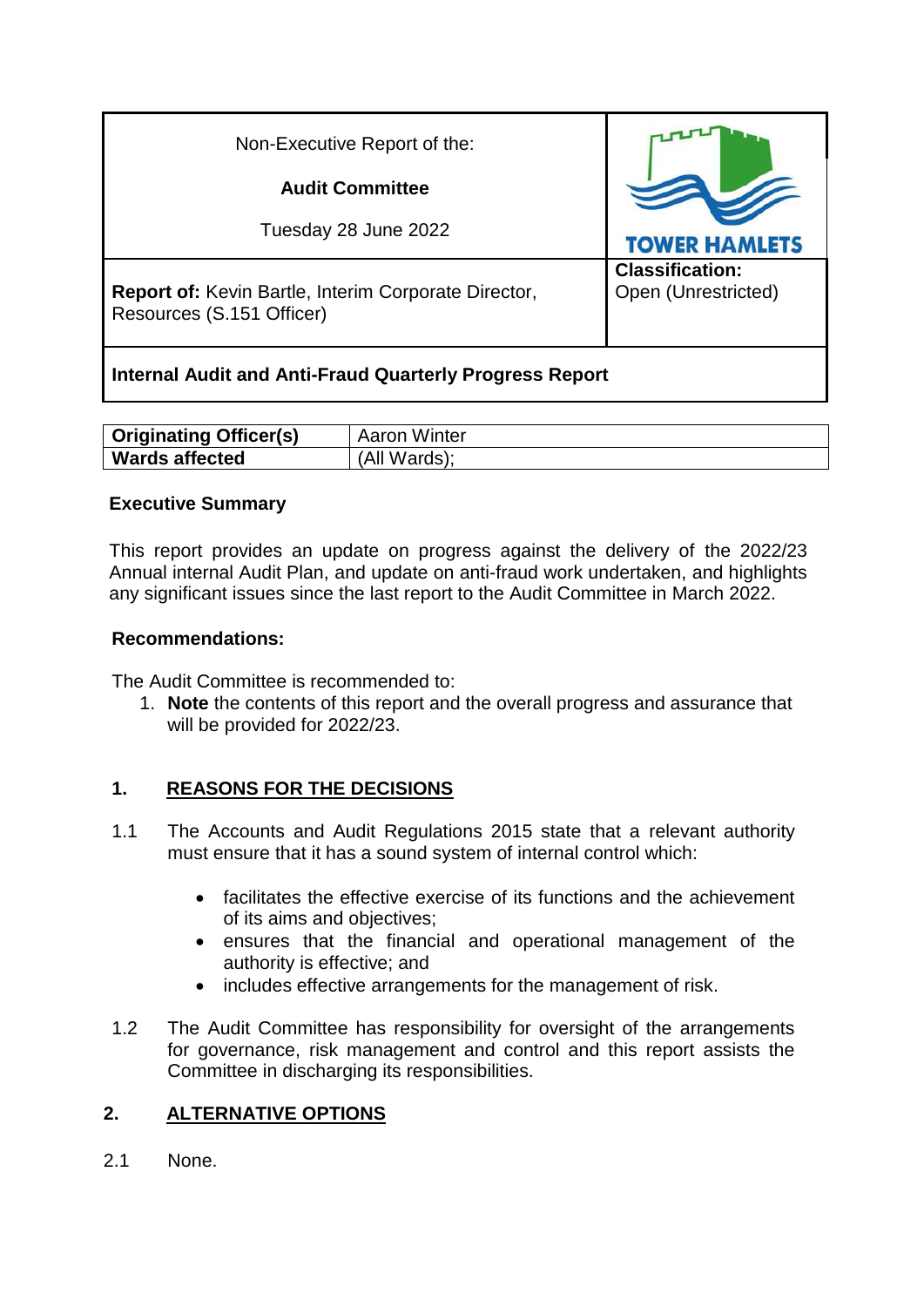# **3. DETAILS OF THE REPORT**

#### **Internal Audit**

- 3.1 The Council's internal audit service is currently provided by two senior internal auditors, an Internal Auditor, an Audit Practitioner (Apprentice) and is led by an experienced audit manager who is also the Deputy Head of Internal Audit. The service currently has three additional vacancies, following a recent resignation, and we will look to recruit to shortly (one Senior Internal Auditor and two Internal Auditors). Previously, the delivery of the plan has been supplemented through a contract with BDO – a professional services and accountancy firm. At present, this arrangement is being re-procured with a view of appointing a new partner later this year to provide the additional resource capacity to support the detail of the 2022/23 Annual Internal Audit Plan.
- 3.2 The Audit Committee is provided with updates at each meeting on progress against the Annual Internal Audit Plan. Due to the timing of this report, this update provides a summary of work relating to the commencement of the 2022/23 Annual Internal Audit Plan, which was approved by the Audit Committee at its meeting in March 2022.
- 3.3 Any reports reported as final since the last Audit Committee meeting relate to the 2021/22 Annual Internal Audit Plan, and as a result, have been reported as part of the Head of Internal Audit Annual Report for 2021/22, which is being presented to the Audit Committee alongside this progress report.
- 3.4 In addition, we also deliver internal audit services to Tower Hamlets Homes (THH) via a Service Level Agreement. Progress against their separate plan is reported to the THH Finance and Audit Committee on a quarterly basis. The THH plan includes eight audits and follow up activity for 2022/23.

### **Management's Progress in Implementing Agreed Actions**

3.5 Management is responsible for implementing the agreed actions at the conclusion of an internal audit. During the course of 2021/22 and 2022/23, Internal Audit has followed up some of the agreed actions to determine whether they have been fully implemented and are operating effectively. The table below provides further details.

Implementation of Agreed Management Actions for Follow Ups verified by Internal Audit between April 2021 and June 2022

|                                                 | <b>High</b><br><b>Priority</b> | <b>Medium</b><br><b>Priority</b> |
|-------------------------------------------------|--------------------------------|----------------------------------|
| Number of Agreed Management Actions Followed Up | 29                             | 43                               |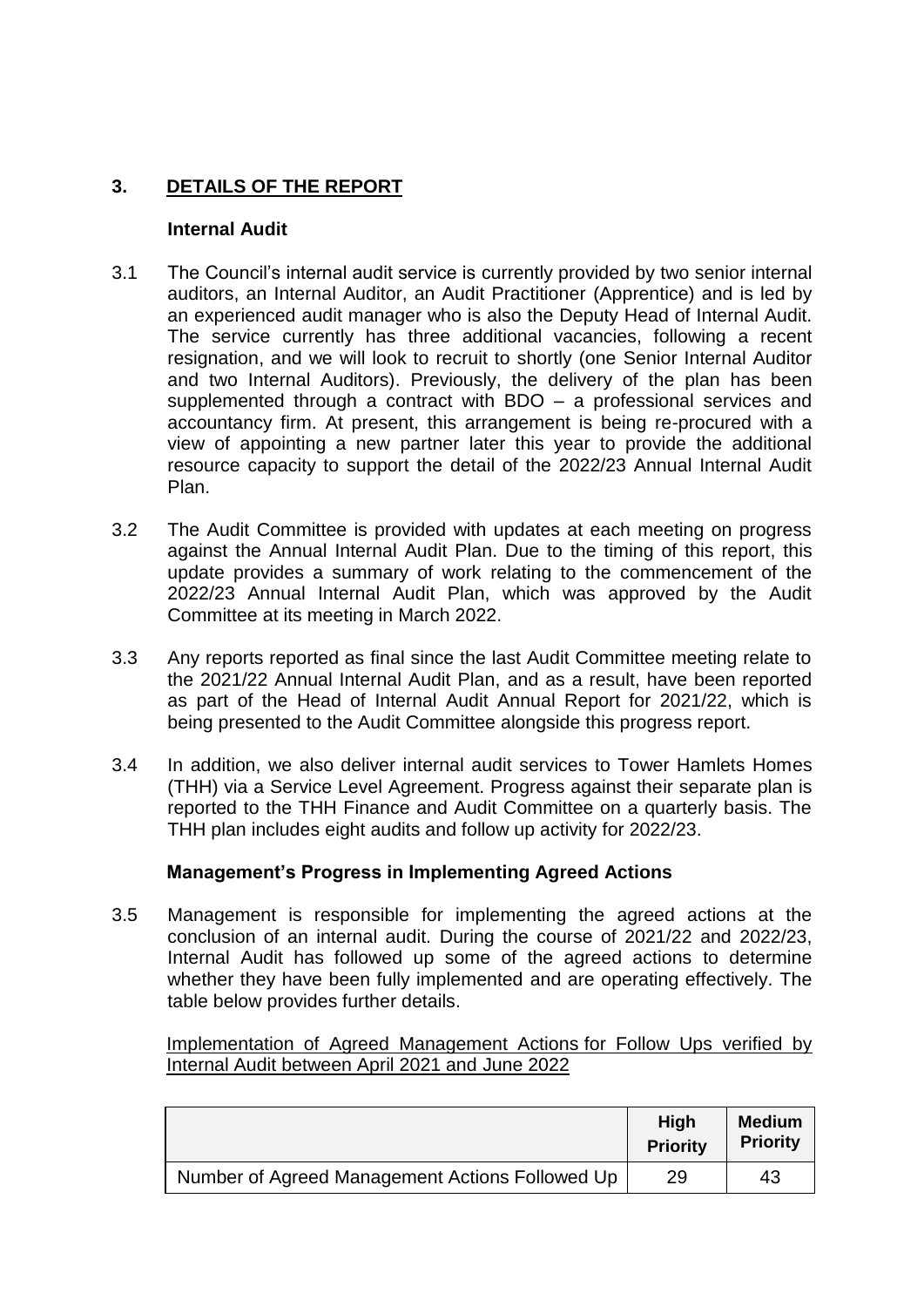| Number of Management Actions Fully Implemented        | 11  | 17  |
|-------------------------------------------------------|-----|-----|
| Number of Management Actions Partially<br>Implemented | 14  | 20  |
| Number of Management Actions Not Implemented          | 4   | 6   |
| % Fully Implemented                                   | 38% | 39% |
| % Partially Implemented                               | 48% | 47% |
| % Not Implemented                                     | 14% | 14% |

3.6. To support the Council improving follow up implementation rates, follow up trackers for each Directorate have been created. These enable management to update directly on their progress relating to implementing agreed management actions against the timescales set. These are presented periodically at relevant Directorate Leadership Team meetings, providing an escalation route for any delays, and indicating when it is appropriate for Internal Audit to conduct a follow up review to verify the effective implementation of high and medium priority recommendations.

### **Progress against the 2022/23 Internal Audit Plan**

3.7. Following the approval of the Annual Internal Audit Plan for 2022/23 at the Audit Committee's meeting held on 24 March 2022, progress has been made in scoping and commencing the following agreed reviews, alongside completing the remaining 2021/22 reviews:

| <b>Audit title</b>                | <b>Current Target</b><br>for draft report |
|-----------------------------------|-------------------------------------------|
| Management of Holiday Playschemes | August 2022                               |
| <b>Regeneration Projects</b>      | August 2022                               |

### Audits at Planning Stage

### Audits in Progress (Fieldwork)

| <b>Audit title</b>                                                                                         | <b>Current Target</b><br>for draft report |
|------------------------------------------------------------------------------------------------------------|-------------------------------------------|
| Management and Monitoring of Council's<br>Contribution to Climate Change Agenda (deferred<br>from 2021/22) | <b>July 2022</b>                          |
| Mobile Device Management (deferred from<br>2021/22)                                                        | <b>July 2022</b>                          |
| Staff Recruitment and Pre-employment checks                                                                | <b>July 2022</b>                          |
| <b>Contract Monitoring of Electrical MTC Works</b>                                                         | <b>July 2022</b>                          |
| Payments without orders (AP1)                                                                              | <b>July 2022</b>                          |
| Payments without orders (AP1)                                                                              | <b>July 2022</b>                          |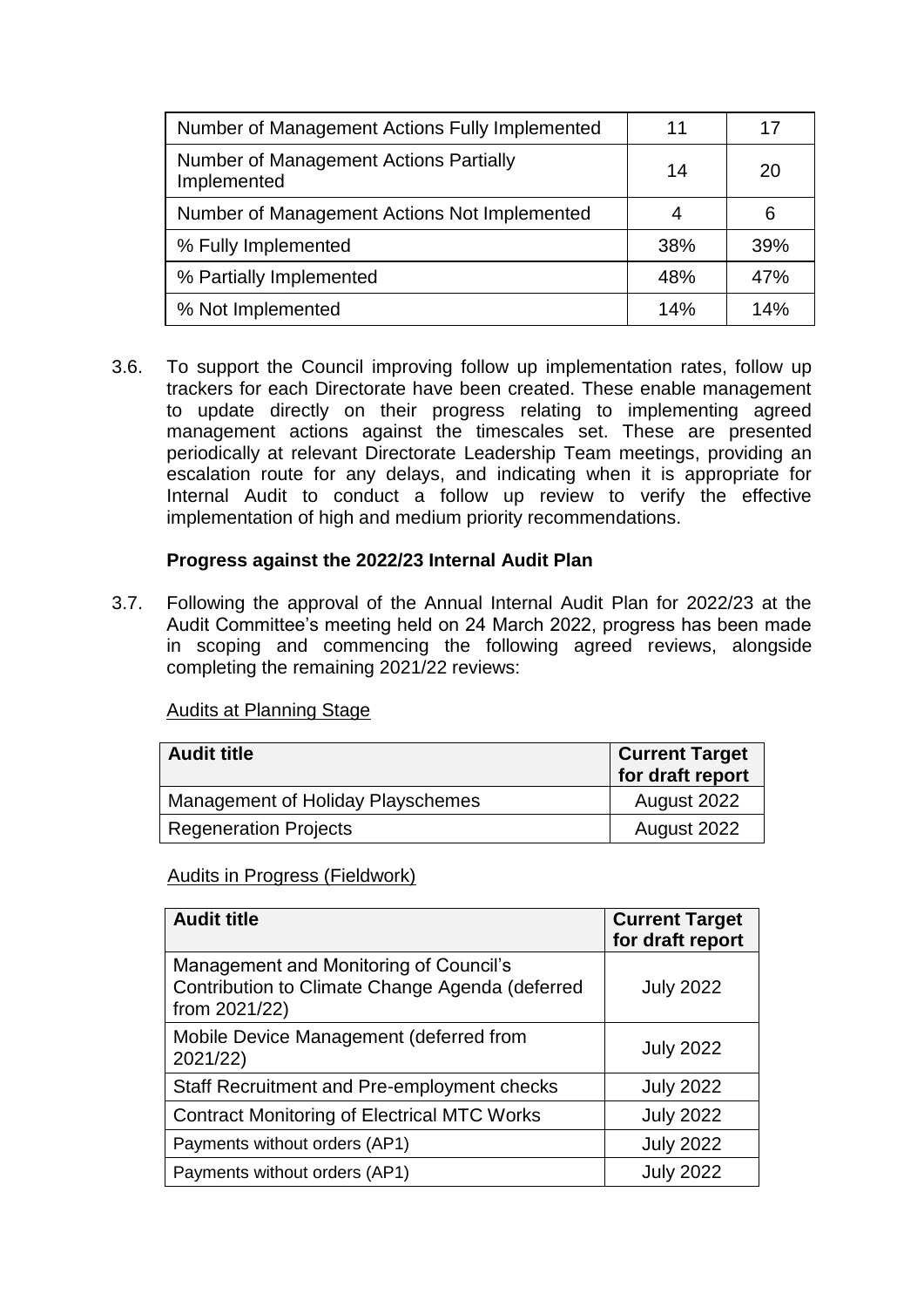| <b>Supporting Stronger Families Grant Certification</b> | On-going<br>monthly grant<br>certification<br>work |
|---------------------------------------------------------|----------------------------------------------------|
| <b>Grant Certification work:</b>                        |                                                    |
| 1. Contain Management Outbreak Management<br>Fund       | <b>June 2022</b>                                   |
| 2. Homelessness Prevention Grant - 2021/22              |                                                    |
| 3. Rough Sleepers Initiative Grant                      |                                                    |

3.8. As part of the plan, the recommencement of the school audit programme was agreed. Since then, 12-15 schools have been selected, and audits have been scheduled, with fieldwork being delivered from May 2022 to October 2022. The following schools have progressed and are expected to report shortly:

| <b>Audit title</b>                         | <b>Current Target</b><br>for draft report |
|--------------------------------------------|-------------------------------------------|
| Bangabandhu Primary School                 | <b>July 2022</b>                          |
| <b>Hague Primary School</b>                | <b>July 2022</b>                          |
| <b>Stepney All Saints Secondary School</b> | <b>July 2022</b>                          |
| <b>William Davis Primary School</b>        | <b>July 2022</b>                          |

### **Fraud Investigation Activity**

- 3.9 All investigation activity is dealt with by one multidisciplinary team, this includes housing fraud, insurance fraud, internal fraud and blue badge fraud. The team consists of five Fraud Investigators, a Fraud Investigator Apprentice, two Social Housing Fraud Investigators (funded by Tower Hamlets Homes) and two Blue Badge Investigators (funded by Parking). The team is supported by an Intelligence Officer and led by an experienced Investigation Manager.
- 3.10 The investigators continue to diligently investigate allegations of fraud. In line with the Council's strategy during the various stages of the pandemic, only essential services were in operation. To minimise the risk to the investigators and the public, interviews, foot patrols and visiting were stopped, although desktop investigations continued throughout. However, such work has now recommenced as we began to exit the pandemic. It is, however, expected that we will see a continued reduction in outcomes over the coming months until the backlog of investigation and Court work is cleared.

## **Summary of Caseloads, Referrals and Outcomes for 2021/22**

3.11 A summary of referrals and outcomes for 2020/21 is show below:

Referral Activity Comparison 2021/22 to 2022/23 (To date)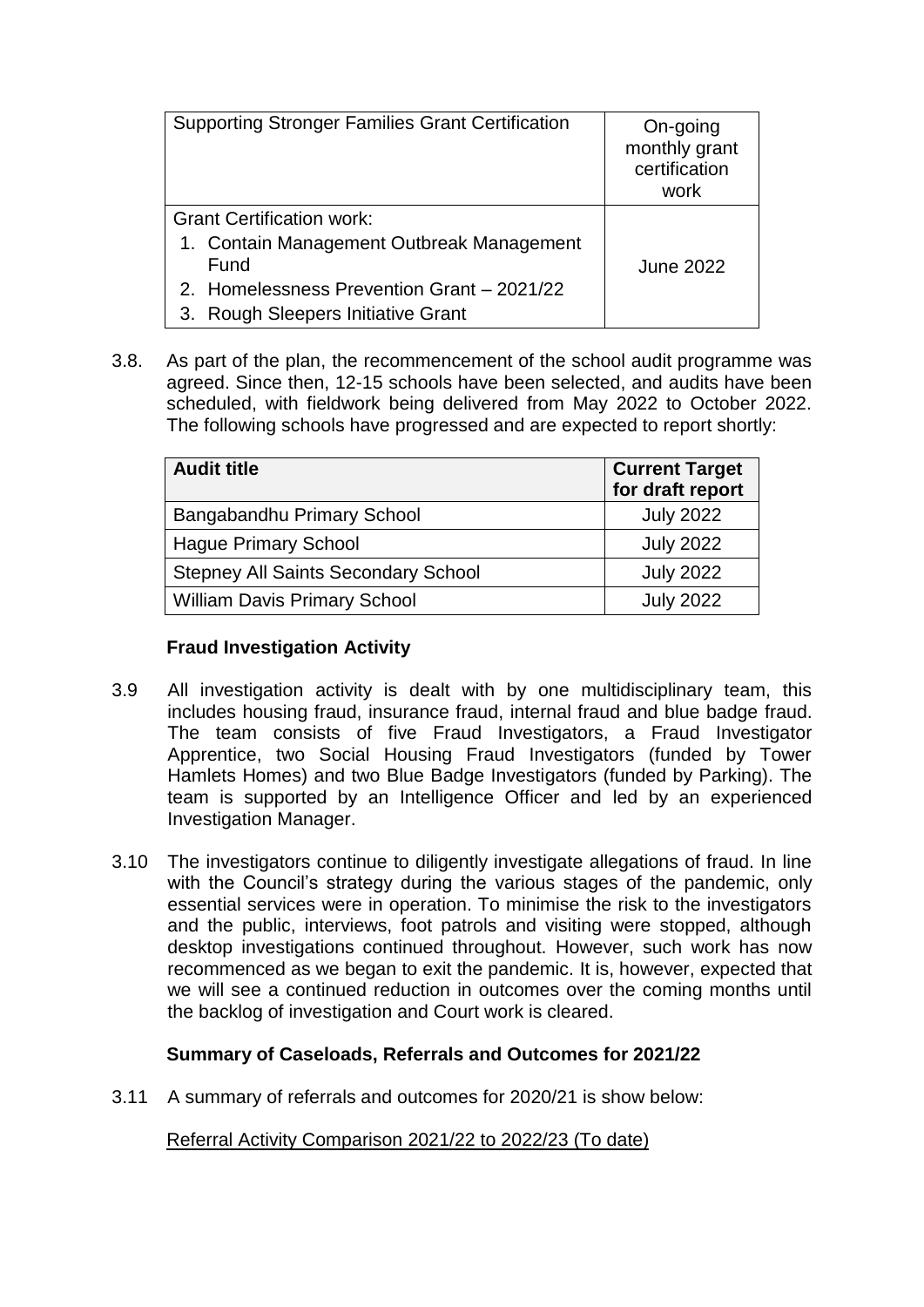





3.12 In addition to the outcomes above, during 2022/23 to date, the team have secured one criminal conviction and one unlawful profit/compensation order amounting to £38,000.

### **Fraud Prevention Activity**

- 3.13 The Internal Audit and Anti-Fraud Service includes a dedicated Fraud Prevention Officer role that reports to the Internal Audit and Fraud Prevention Manager. Work to date has included:
	- Review of the Recruitment and Selection policy, Gifts and Hospitality Policy and Secondment Policy prior to their roll out.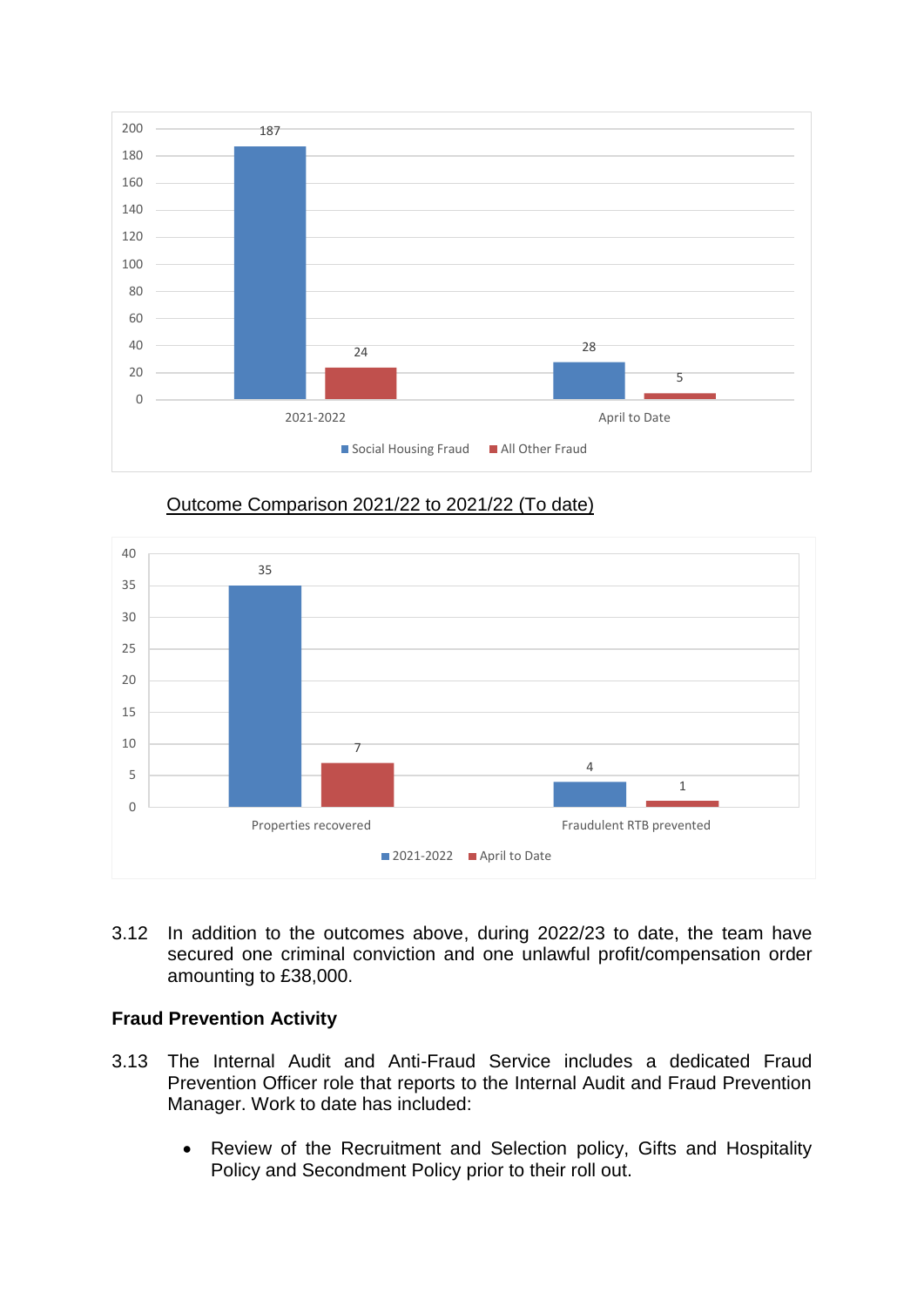- Review and amendment of the single person discount online application.
- Delivered fraud awareness session to Schools.
- Delivered fraud awareness to the Lettings teams.
- Preparing and delivering fraud awareness publicity as part of the upcoming internal fraud awareness week scheduled for June 2022.
- Planning and preparing the content for an updated Council-wide elearning training module covering fraud awareness.
- Referral of 4 potential fraud cases to the Investigations team,
- Providing fraud preventative information and intelligence to the Non-Recourse to Public Funds team.

### **4. EQUALITIES IMPLICATIONS**

4.1 There are no equalities implications.

### **5. OTHER STATUTORY IMPLICATIONS**

- 5.1 This section of the report is used to highlight further specific statutory implications that are either not covered in the main body of the report or are required to be highlighted to ensure decision makers give them proper consideration. Examples of other implications may be:
	- Best Value Implications,
	- Consultations,
	- Environmental (including air quality),
	- Risk Management.
	- Crime Reduction.
	- Safeguarding.
	- Data Protection / Privacy Impact Assessment.
- 5.2 Other than the Accounts and Audit Regulations 2015 there are no other statutory implications.

### **6. COMMENTS OF THE CHIEF FINANCE OFFICER**

6.1 Other than the requirements on the authority and responsible financial officer set out in the Accounts and Audit Regulations 2015, there are no significant financial implications.

### **7. COMMENTS OF LEGAL SERVICES**

7.1 This report is compliant with the Council's legal duties in respect of risk and internal audit. It also demonstrates compliance with the Corporate Director Resources' statutory duties under s.151 of the Local Government Act 1972.

\_\_\_\_\_\_\_\_\_\_\_\_\_\_\_\_\_\_\_\_\_\_\_\_\_\_\_\_\_\_\_\_\_\_\_\_

### **Linked Reports, Appendices and Background Documents**

### **Linked Report**

• None.